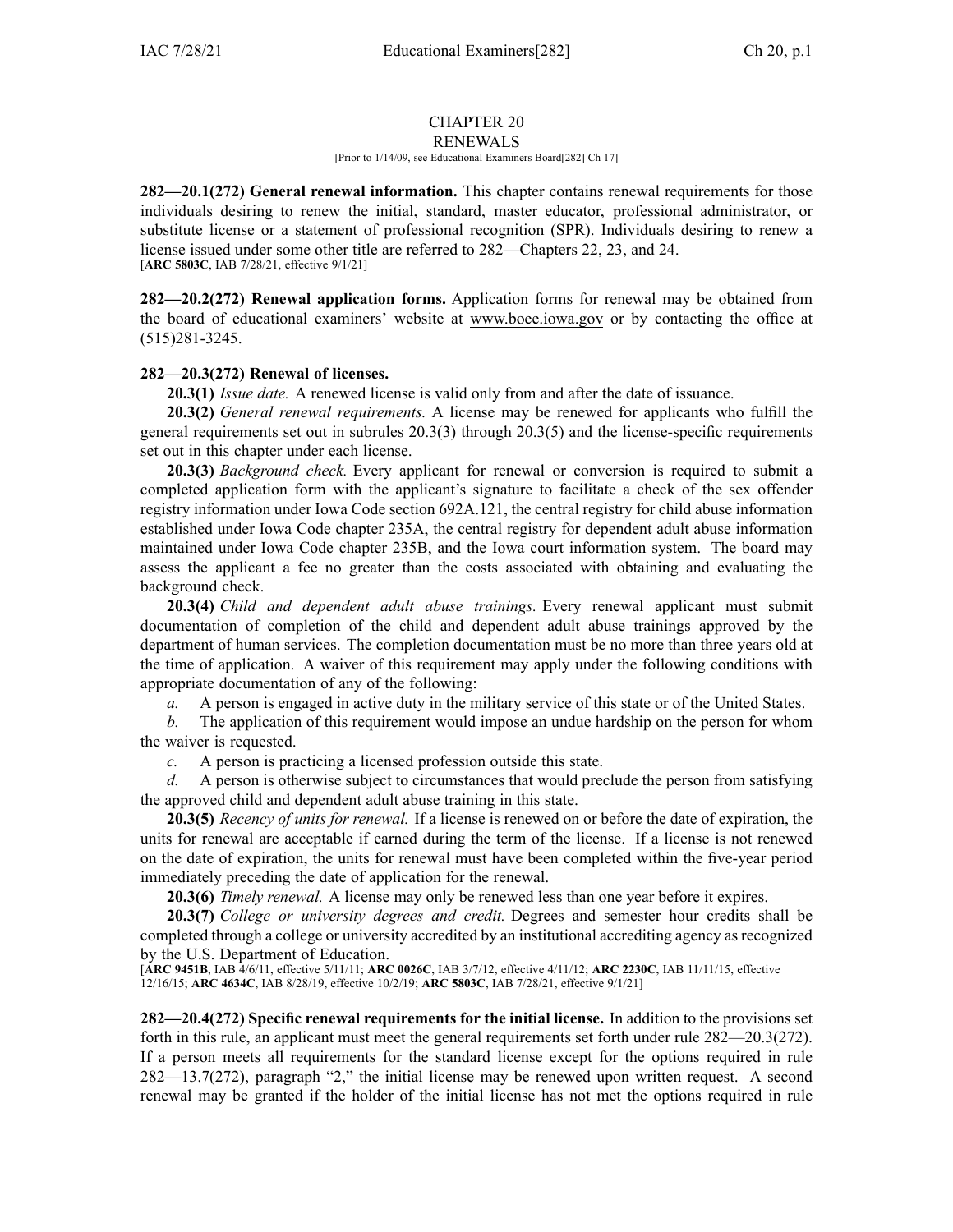[282—13.7](https://www.legis.iowa.gov/docs/iac/rule/282.13.7.pdf)(272), paragraph "2," and if the license holder can provide evidence of teaching employment which will be acceptable for the experience requirement. A Class A license may be issued instead of the renewal of the initial license for another initial license if the applicant verifies one of the following:

1. The applicant is involved in the second year of the mentoring and induction program, but the license will expire before the second year of teaching is completed.

2. The applicant has taught for two years in <sup>a</sup> nonpublic school setting and needs one additional year of teaching to convert the initial license to the standard license. [**ARC [2017C](https://www.legis.iowa.gov/docs/aco/arc/2017C.pdf)**, IAB 6/10/15, effective 7/15/15]

#### **282—20.5(272) Specific renewal requirements for the standard license.**

**20.5(1)** In addition to the provisions set forth in this rule, an applicant must meet the general requirements set forth under rule [282—20.3](https://www.legis.iowa.gov/docs/iac/rule/282.20.3.pdf)(272).

**20.5(2)** Six units are needed for renewal. These units may be earned in any combination listed as follows:

*a.* One unit may be earned for each semester hour of graduate credit which leads toward the completion of <sup>a</sup> planned master's, specialist's, or doctor's degree program.

*b.* One unit may be earned for each semester hour of graduate or undergraduate credit which may not lead to <sup>a</sup> degree but which adds greater depth/breadth to presen<sup>t</sup> endorsements held.

*c.* One unit may be earned for each semester hour of credit which may not lead to <sup>a</sup> degree but which leads to completion of requirements for an endorsement not currently held.

*d.* One unit may be earned upon completion of each licensure renewal course or activity approved through guidelines established by the board of educational examiners.

*e.* Four units may be earned for successful completion of the National Board for Professional Teaching Standards certification. This certification may be used one time for either the standard or master educator license. Four units may also be earned for each National Board for Professional Teaching Standards certification renewal and may be used toward the subsequent renewal of either the standard or master educator license.

*f.* One unit may be earned upon the successful completion of an individualized professional development plan as verified by the supervising licensed evaluator.

[**ARC [2120C](https://www.legis.iowa.gov/docs/aco/arc/2120C.pdf)**, IAB 9/2/15, effective 10/7/15; **ARC [2587C](https://www.legis.iowa.gov/docs/aco/arc/2587C.pdf)**, IAB 6/22/16, effective 7/27/16; **ARC [5803C](https://www.legis.iowa.gov/docs/aco/arc/5803C.pdf)**, IAB 7/28/21, effective 9/1/21]

### **282—20.6(272) Specific renewal requirements for <sup>a</sup> master educator license.**

**20.6(1)** In addition to the provisions set forth in this rule, an applicant must meet the general requirements set forth under rule [282—20.3](https://www.legis.iowa.gov/docs/iac/rule/282.20.3.pdf)(272).

**20.6(2)** Four units are needed for renewal. For an applicant who also holds <sup>a</sup> specialist's or doctor's degree, two units are needed for renewal. These units may be earned in any combination listed below:

One unit may be earned for each semester hour of graduate credit which leads toward the completion of <sup>a</sup> planned master's, specialist's, or doctor's degree program.

*b.* One unit may be earned for each semester hour of graduate or undergraduate credit which may not lead to <sup>a</sup> degree but which adds greater depth/breadth to presen<sup>t</sup> endorsements held.

*c.* One unit may be earned for each semester hour of credit which may not lead to <sup>a</sup> degree but which leads to completion of requirements for an endorsement not currently held.

*d.* One unit may be earned upon completion of each licensure renewal course or activity approved through guidelines established by the board of educational examiners.

*e.* Four units may be earned upon successful completion of the National Board for Professional Teaching Standards certification. This certification may be used one time for either the standard or master educator license. Four units may also be earned for each National Board for Professional Teaching Standards certification renewal and may be used toward the subsequent renewal of either the standard or master educator license.

*f.* One unit may be earned upon the successful completion of an individualized professional development plan as verified by the supervising licensed evaluator.

[**ARC [2120C](https://www.legis.iowa.gov/docs/aco/arc/2120C.pdf)**, IAB 9/2/15, effective 10/7/15; **ARC [2587C](https://www.legis.iowa.gov/docs/aco/arc/2587C.pdf)**, IAB 6/22/16, effective 7/27/16; **ARC [3829C](https://www.legis.iowa.gov/docs/aco/arc/3829C.pdf)**, IAB 6/6/18, effective 7/11/18; **ARC [5803C](https://www.legis.iowa.gov/docs/aco/arc/5803C.pdf)**, IAB 7/28/21, effective 9/1/21]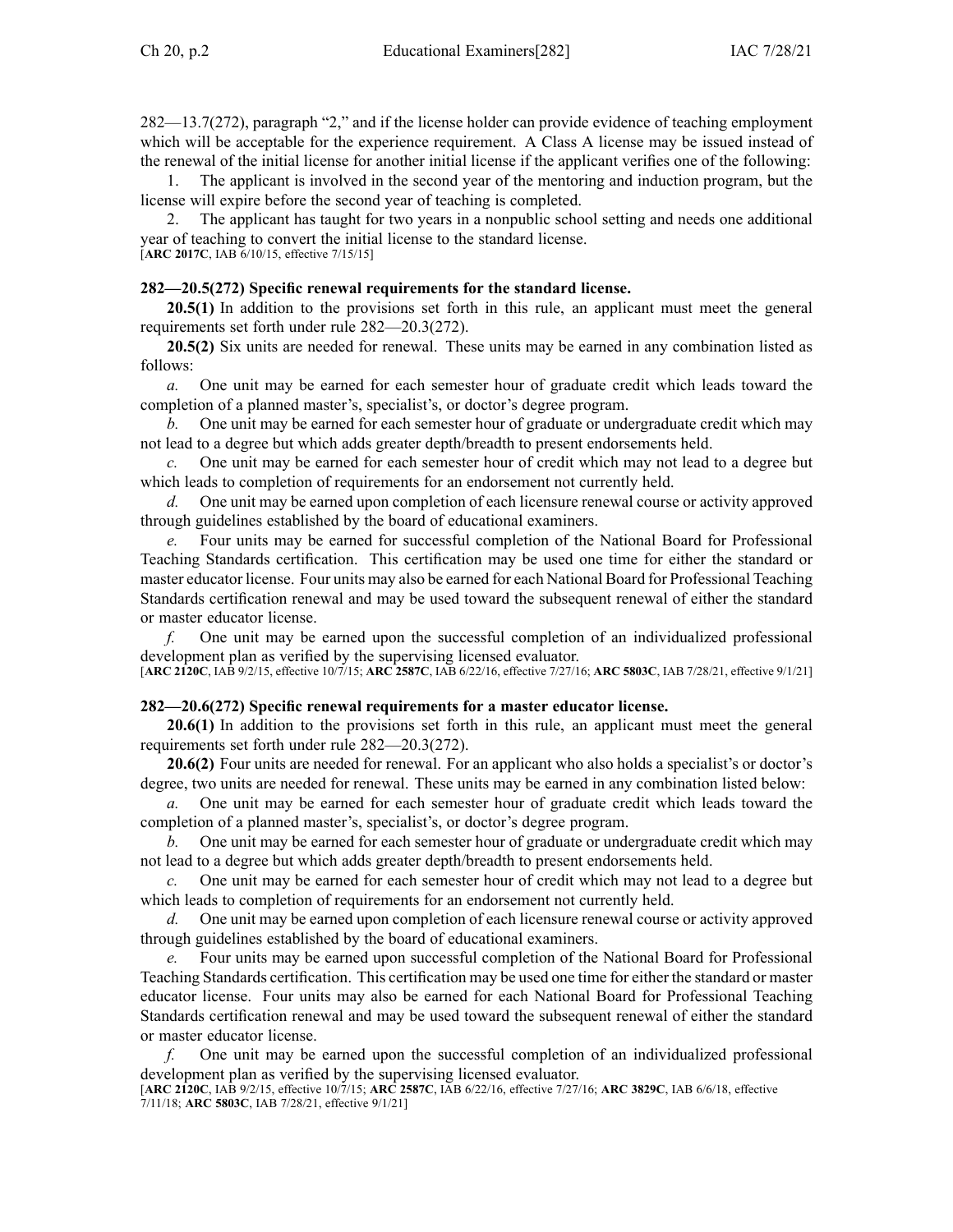**282—20.7(272) Specific renewal requirements for <sup>a</sup> substitute license.** In addition to the provisions set forth in this rule, an applicant must meet the general requirements set forth under rule [282—20.3](https://www.legis.iowa.gov/docs/iac/rule/282.20.3.pdf)(272). An applicant for renewal of <sup>a</sup> substitute license shall meet one of the requirements listed below:

1. Verification of at least 30 days of substitute teaching during the term of the license or one year of teaching experience within the last five years completed during the term of <sup>a</sup> valid Iowa teaching license.

2. Completion of one licensure renewal credit approved through licensure renewal guidelines established by the board of educational examiners.

3. Completion of one semester hour of credit taken from <sup>a</sup> community college, college, or university.

[**ARC [7988B](https://www.legis.iowa.gov/docs/aco/arc/7988B.pdf)**, IAB 7/29/09, effective 9/2/09; **ARC [5803C](https://www.legis.iowa.gov/docs/aco/arc/5803C.pdf)**, IAB 7/28/21, effective 9/1/21]

**282—20.8(272) Specific renewal requirements for the initial administrator license.** In addition to the provisions set forth in this rule, an applicant must meet the general requirements set forth under rule [282—20.3](https://www.legis.iowa.gov/docs/iac/rule/282.20.3.pdf)(272).

**20.8(1)** *Requirements.* If an applicant meets all requirements for the professional administrator license excep<sup>t</sup> for the requirements in [282—subrule](https://www.legis.iowa.gov/docs/iac/rule/282.18.4.pdf) 18.5(3), the initial administrator license may be renewed upon written request. A second renewal may be granted if the holder of the initial administrator license has not met the requirements in [282—subrule](https://www.legis.iowa.gov/docs/iac/rule/282.18.4.pdf) 18.5(3) and if the license holder can provide evidence of employment as <sup>a</sup> PK-12 administrator, which meets the experience requirement.

**20.8(2)** *Extension.* An extension of the initial administrator license may be issued instead of the renewal of the initial administrator license if the applicant verifies one of the following:

*a.* The applicant is involved in <sup>a</sup> mentoring and induction program, but the license will expire before the first year of administrative experience is completed.

*b.* The applicant has one year of administrative experience in <sup>a</sup> nonpublic school setting or in an out-of-state setting and needs one additional year of administrative experience to convert the initial license to the professional license.

[**ARC [2017C](https://www.legis.iowa.gov/docs/aco/arc/2017C.pdf)**, IAB 6/10/15, effective 7/15/15; **ARC [3196C](https://www.legis.iowa.gov/docs/aco/arc/3196C.pdf)**, IAB 7/5/17, effective 8/9/17]

### **282—20.9(272) Specific renewal requirements for an administrator license.**

**20.9(1)** In addition to the provisions set forth in this rule, an applicant must meet the general requirements set forth under rule [282—20.3](https://www.legis.iowa.gov/docs/iac/rule/282.20.3.pdf)(272).

**20.9(2)** Four units are needed for renewal. For an applicant who also holds <sup>a</sup> specialist's or doctor's degree, two units are needed for renewal. These units may be earned in any combination listed below:

*a.* One unit may be earned for each semester hour of graduate credit which leads toward the completion of <sup>a</sup> planned specialist's or doctor's degree program.

*b.* One unit may be earned for each semester hour of graduate or undergraduate credit which may not lead to <sup>a</sup> degree but which adds greater depth/breadth to presen<sup>t</sup> endorsements held.

*c.* One unit may be earned for each semester hour of credit which may not lead to <sup>a</sup> degree but which leads to completion of requirements for an administrator endorsement not currently held.

*d.* One unit may be earned upon completion of each licensure renewal course or activity approved through guidelines established by the board of educational examiners.

*e.* One unit may be earned upon the successful completion of an individualized professional development plan as verified by the supervising licensed evaluator, or in the case of <sup>a</sup> superintendent, as verified by the school board president.

**20.9(3)** Evaluator training. An applicant renewing an administrator license must submit documentation of completion of the evaluator training required in Iowa Code section [284.10](https://www.legis.iowa.gov/docs/ico/section/284.10.pdf). A waiver of the evaluator training may apply under the following conditions with appropriate documentation of any of the following:

*a.* The person is engaged in active duty in the military service of this state or of the United States.

*b.* The application of the evaluator training would impose an undue hardship on the person for whom the waiver is requested.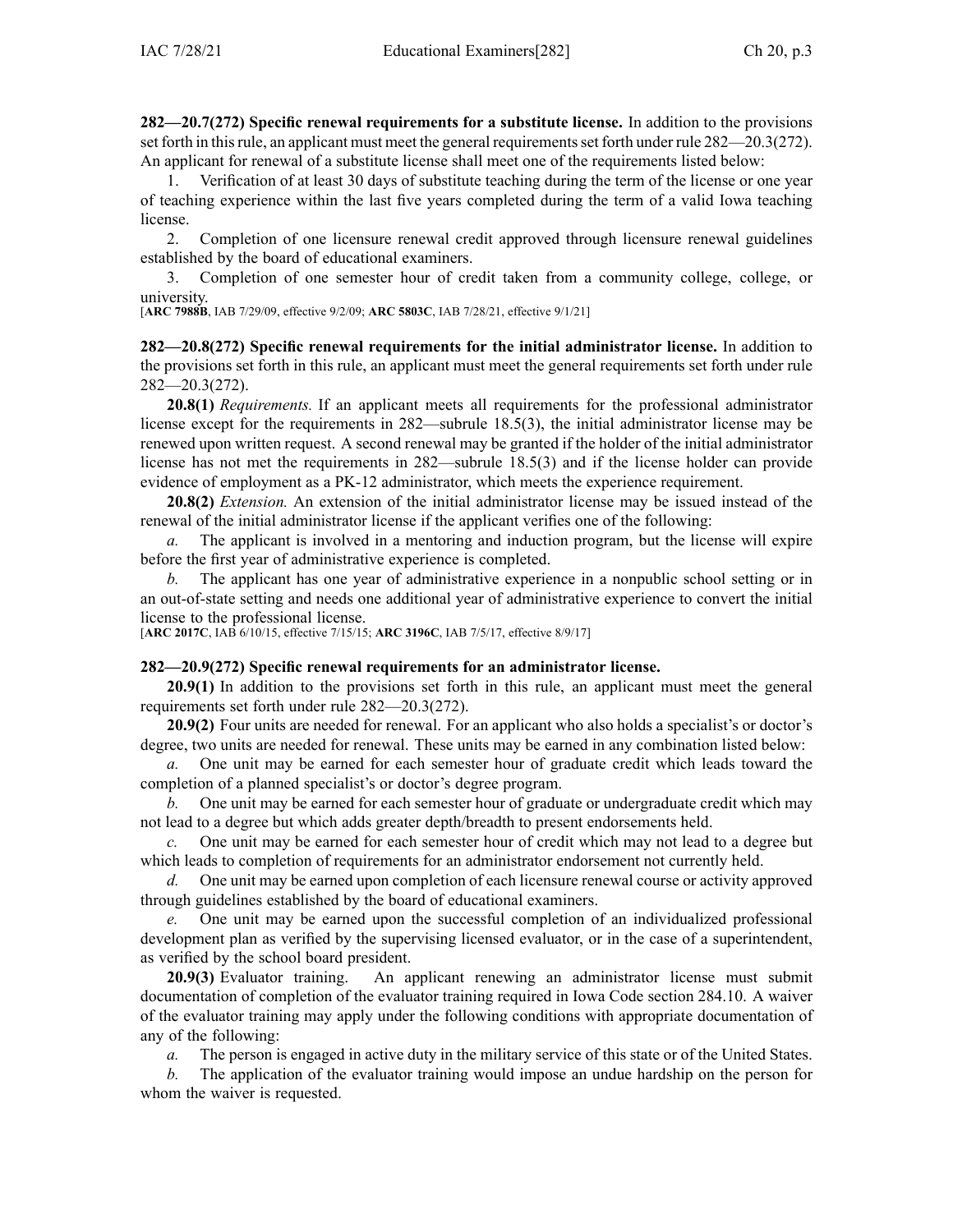*c.* The person is practicing in <sup>a</sup> licensed profession outside this state. [**ARC [2587C](https://www.legis.iowa.gov/docs/aco/arc/2587C.pdf)**, IAB 6/22/16, effective 7/27/16; **ARC [3829C](https://www.legis.iowa.gov/docs/aco/arc/3829C.pdf)**, IAB 6/6/18, effective 7/11/18; **ARC [5803C](https://www.legis.iowa.gov/docs/aco/arc/5803C.pdf)**, IAB 7/28/21, effective 9/1/21]

### **282—20.10(272) Renewal requirements for <sup>a</sup> statement of professional recognition (SPR).**

**20.10(1)** Renewal of the SPR.

*a.* The applicant must:

(1) Apply for renewal every five years.

(2) Maintain continual licensure with the board with which the applicant holds other licensure.

(3) Complete continuing education as required by the board with which the applicant holds other licensure.

*b.* The SPR shall be valid for five years.

*c.* The fee for issuance of the SPR certificate shall be the same as for <sup>a</sup> standard license as set forth in [282—Chapter](https://www.legis.iowa.gov/docs/iac/chapter/282.12.pdf) 12. All fees are nonrefundable.

**20.10(2)** Each applicant renewing an SPR must provide documentation that all renewal requirements in subrules [20.3\(1\)](https://www.legis.iowa.gov/docs/iac/rule/282.20.3.pdf) through [20.3\(4\)](https://www.legis.iowa.gov/docs/iac/rule/282.20.3.pdf) have been met.

**282—20.11(272) Audit of applications for license renewal.** The board will randomly audit <sup>a</sup> minimum of 10 percen<sup>t</sup> of the applications for renewal of the standard, master educator, and administrator licenses.

**20.11(1)** *Verification required.* If audited, the licensee must submit verification of compliance with renewal credit requirements. Licensees are required to keep transcripts of courses taken during the term of the license. Original transcripts and all other documents as required by [282—Chapter](https://www.legis.iowa.gov/docs/iac/chapter/282.20.pdf) 20 must be submitted within 30 calendar days after the date of the audit. An extension of time may be granted on an individual basis.

**20.11(2)** *Results of audit.*

*a.* The board shall notify the licensee of satisfactory completion of the audit by issuing the license.

*b.* A licensee's failure to complete the audit satisfactorily or falsification of information shall be considered <sup>a</sup> violation of [282—Chapter](https://www.legis.iowa.gov/docs/iac/chapter/282.25.pdf) 25, Code of Professional Conduct and Ethics, and the executive director may initiate <sup>a</sup> complaint against the licensee.

*c.* A licensee's failure to notify the board of <sup>a</sup> current mailing address will not absolve the licensee from the audit requirement; completion of an audit will be required prior to further license renewal.

**282—20.12(272) Appeal procedure.** Any teacher seeking <sup>a</sup> different level of license who is denied the license due to the evaluation or other requirements may appeal the decision. The appeal shall be made in writing to the executive director of the board of educational examiners who shall establish <sup>a</sup> date for the hearing within 20 days of receipt of written notice of appeal by giving five days' written notice to appellant unless <sup>a</sup> shorter time is mutually agreeable. The procedures for hearing followed by the board of educational examiners shall be applicable.

### **282—20.13(272) Licensure renewal programs.**

**20.13(1)** *Application process.* These rules are to be followed in the preparation and submission of proposals for licensure renewal programs. The application materials must be returned to the board of educational examiners for review and approval. Once the application has been submitted, it will be reviewed, and the applicant agency will be notified of approval or nonapproval and any deficiencies.

**20.13(2)** *Application for licensure renewal program.*

*a.* The application shall contain evidence that the local board of directors (the boards of directors in consortium-based applications) has given formal approval to the development and implementation of the program and the allocation of program resources.

*b.* The application shall identify the criteria used in selecting faculty/instructors for the licensure renewal programs. These criteria shall include qualifications, experiences (relevant to the nature of the program), preparation and licensure status.

*c.* There must be evidence of <sup>a</sup> current survey using multiple data sources that includes, but is not limited to, district and building school improvement goals as well as staff needs and an explanation of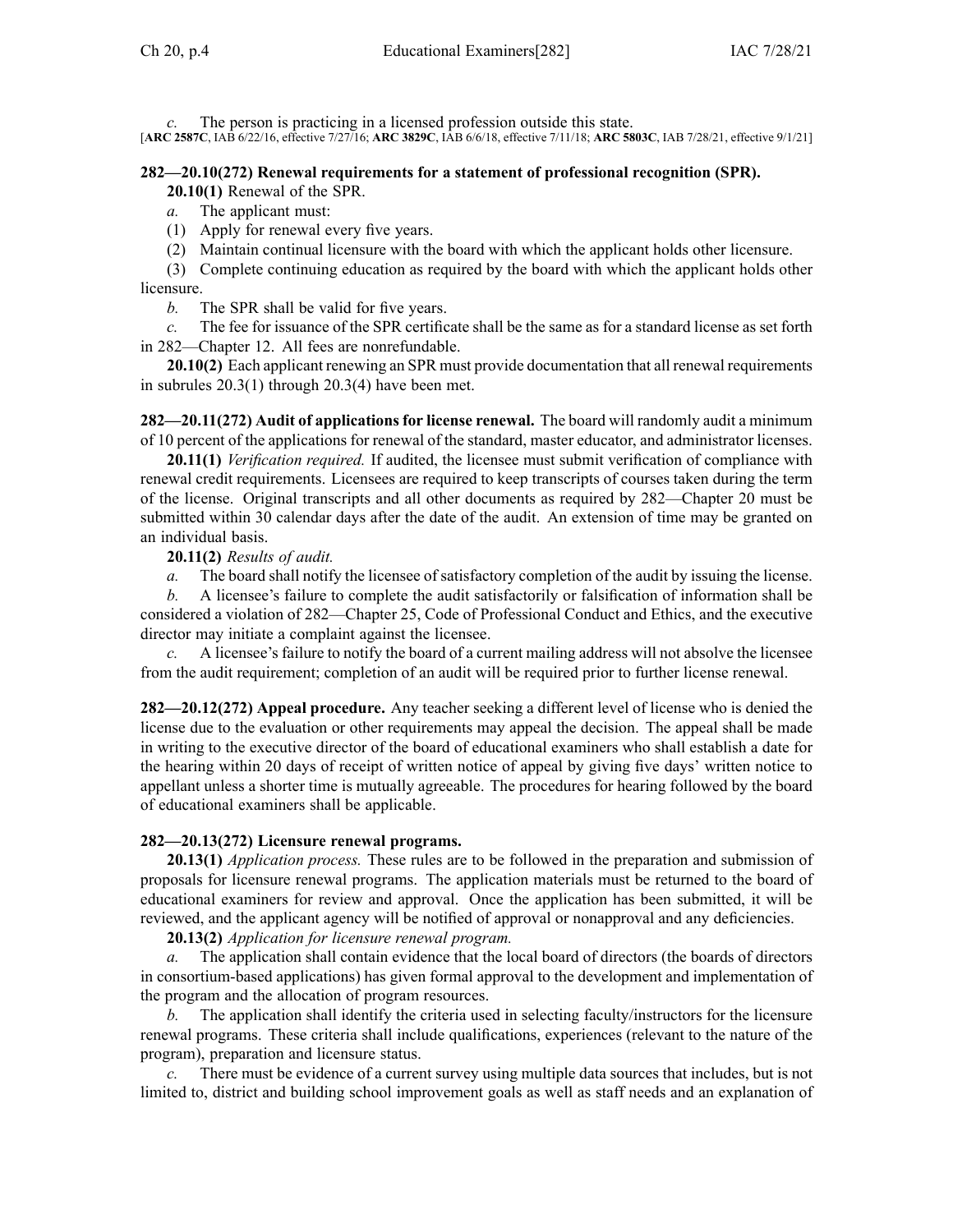procedures used to derive such needs; this documentation must be furnished as <sup>a</sup> par<sup>t</sup> of the application for <sup>a</sup> licensure renewal program.

*d.* Programs developed by eligible agencies shall be based on evidence gathered from the survey referenced in paragraph *"c"* above.

*e.* Program objectives must be derived from identified educational needs in the district or districts or special groups to be served; these objectives shall be developed by the eligible agency seeking approval under licensure renewal programs.

*f.* Each application must include procedures for program evaluation; this evaluation must include faculty/instructor as well as course/activity evaluation. Program and course/activity evaluation shall include, but not be limited to, participant perceptions.

Evaluation. The evaluation shall include participant perception and, whenever possible, observation data collection techniques and analyses are required for each approved licensure renewal program.

**20.13(3)** *Eligible agencies/institutions.*

*a.* Teacher renewal.

(1) Area education agencies, local education agencies, individually or in consortium arrangements.

- (2) Approved nonpublic districts, individually or in consortium arrangements.
- (3) Iowa educational professional organizations.
- (4) Iowa colleges and universities approved for teacher education.
- *b.* Administrator renewal.
- (1) Area education agencies, local education agencies, individually or in consortium arrangements.
- (2) Approved nonpublic districts, individually or in consortium arrangements.
- (3) Iowa educational professional organizations.
- (4) Iowa colleges and universities approved for teacher education.

**20.13(4)** *Authority.* The acceptance of licensure renewal credit is provided in rules [282—20.5](https://www.legis.iowa.gov/docs/iac/rule/282.20.5.pdf)(272), [282—20.6](https://www.legis.iowa.gov/docs/iac/rule/282.20.6.pdf)(272), and [282—20.9](https://www.legis.iowa.gov/docs/iac/rule/282.20.9.pdf)(272).

**20.13(5)** *Licensure renewal courses.*

*a.* Licensure renewal courses are planned experiences, activities, and studies designed to develop skills, techniques, knowledge, and understanding of educational research and best practice and to model best practices in professional and organizational development. These courses suppor<sup>t</sup> school improvement processes and practices and provide for the development of leadership in education. Approved courses and programs must be designed to follow the terms of the renewal requirements set forth for teacher and administrator license renewal in rules [282—20.5](https://www.legis.iowa.gov/docs/iac/rule/282.20.5.pdf)(272), [282—20.6](https://www.legis.iowa.gov/docs/iac/rule/282.20.6.pdf)(272), and [282—20.9](https://www.legis.iowa.gov/docs/iac/rule/282.20.9.pdf)(272). The following indicators of quality will be used in evaluating the approved license renewal programs:

(1) The courses address specific student, teacher, and school needs evidenced in local school improvement plans; or

(2) The courses assist teachers in improving student learning; or

(3) The courses assist teachersin improving teaching evidenced through the adoption or application of practices, strategies, and information.

*b.* Approved teacher licensure renewal programs must offer and conduct <sup>a</sup> minimum of ten different courses for teachers during the calendar year, and approved administrator licensure renewal programs must conduct <sup>a</sup> minimum of five different courses for administrators during the calendar year.

*c.* A minimum of 15 scheduled clock hours of contact with the instructor, study groups or action research teams equal one renewal unit. Only whole units may be submitted to the board of educational examiners for license renewal.

*d.* Only renewal units offered through board of educational examiners-approved licensure renewal programs will be accepted for license renewal.

**20.13(6)** *Licensure renewal advisory committee.* Licensure renewal programs must be developed with the assistance of <sup>a</sup> licensure renewal advisory committee.

*a. Membership of the advisory committee.* Once the advisory committee is established, matters pertaining to the term of membership shall be spelled out through established procedures. The advisory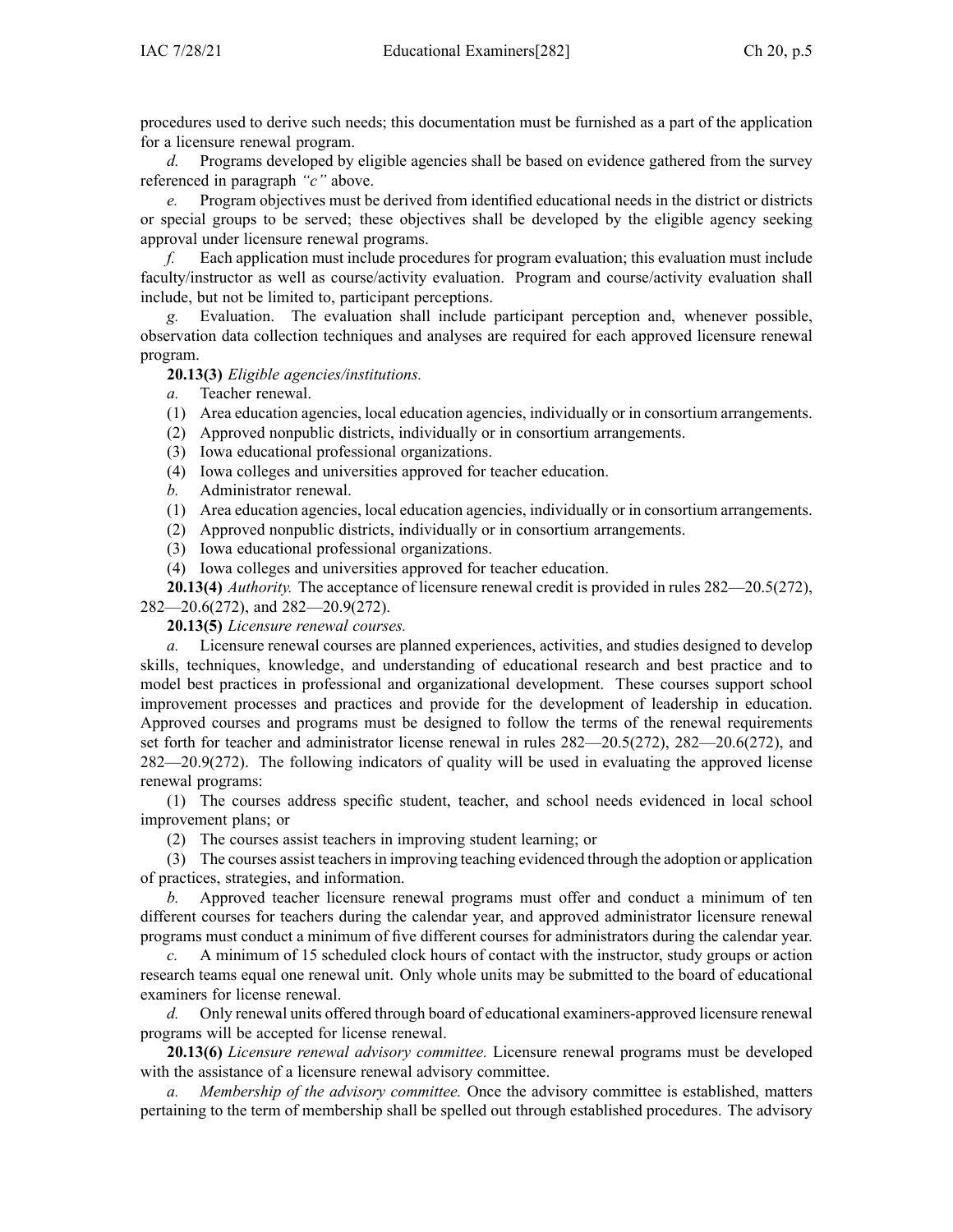committee shall consist of no fewer than five members. The licensure renewal coordinator shall forward the current updated list of licensure renewal advisory committee members to the board of educational examiners upon request.

(1) The licensure renewal advisory committee shall include the following persons for teacher/administrator renewal programs:

1. Elementary and secondary classroom teachers.

2. Local administrators: elementary or secondary principals, curriculum director or superintendent.

3. Higher education representative from <sup>a</sup> college or university offering an approved teacher education program.

4. Other categories may also be appointed: community college teaching faculty, students, area education agency staff members, school board members, members of educational professional organizations, business/industry representatives, community representatives, representatives of substitute teachers.

(2) The make-up of the membership should reflect the ratio of teachers to administrators within an agency or organization offering an approved licensure renewal program. The membership should reflect the general population by <sup>a</sup> balance of gender and race and shall be balanced between urban and rural districts.

(3) The licensure renewal coordinator shall be <sup>a</sup> nonvoting advisory committee member.

(4) Disputes about the appropriate composition of the membership of the licensure renewal advisory committee shall be resolved through local committee action.

*b. Responsibilities of licensure renewal advisory committee.* The licensure renewal advisory committee shall be involved in:

(1) The ongoing area education agency, local district, or other agency staff development needs assessment.

(2) The design and development of an original application for <sup>a</sup> license renewal program.

(3) The development of criteria for the selection of course instructors; and these criteria shall include, but not be limited to, academic preparation, experience and certification status.

(4) The annual evaluation of licensure renewal programs.

**20.13(7)** *Licensure renewal coordinator.*

*a.* Each agency or organization offering an approved licensure renewal program shall identify <sup>a</sup> licensed (elementary or secondary) professional staff member who shall be designated as coordinator for the program. This function must be assigned; no application will be approved unless this function has been assigned.

*b.* Responsibilities of licensure renewal coordinators:

(1) File all reports as requested by the board of educational examiners.

(2) Serve as <sup>a</sup> contact person for the board of educational examiners.

(3) Be responsible for the development of licensure renewal programs which address the professional growth concerns of the clientele.

(4) Be responsible for the approval of all courses or units offered for licensure renewal.

(5) Maintain records of approved courses as conducted and of the names of the qualifying participants.

(6) Maintain <sup>a</sup> list of all course offerings and approved instructors and forward the list to the board of educational examiners.

(7) Provide <sup>a</sup> record of credit for each participant and maintain <sup>a</sup> cumulative record of credits earned for each participant for <sup>a</sup> minimum of ten years.

(8) Be responsible for informing participants of the reporting procedures for renewal credits/units earned.

## **20.13(8)** *Organization and administration.*

*a.* Localschool districts are encouraged to work cooperatively with their respective area education agency in assessing needs and designing and conducting courses.